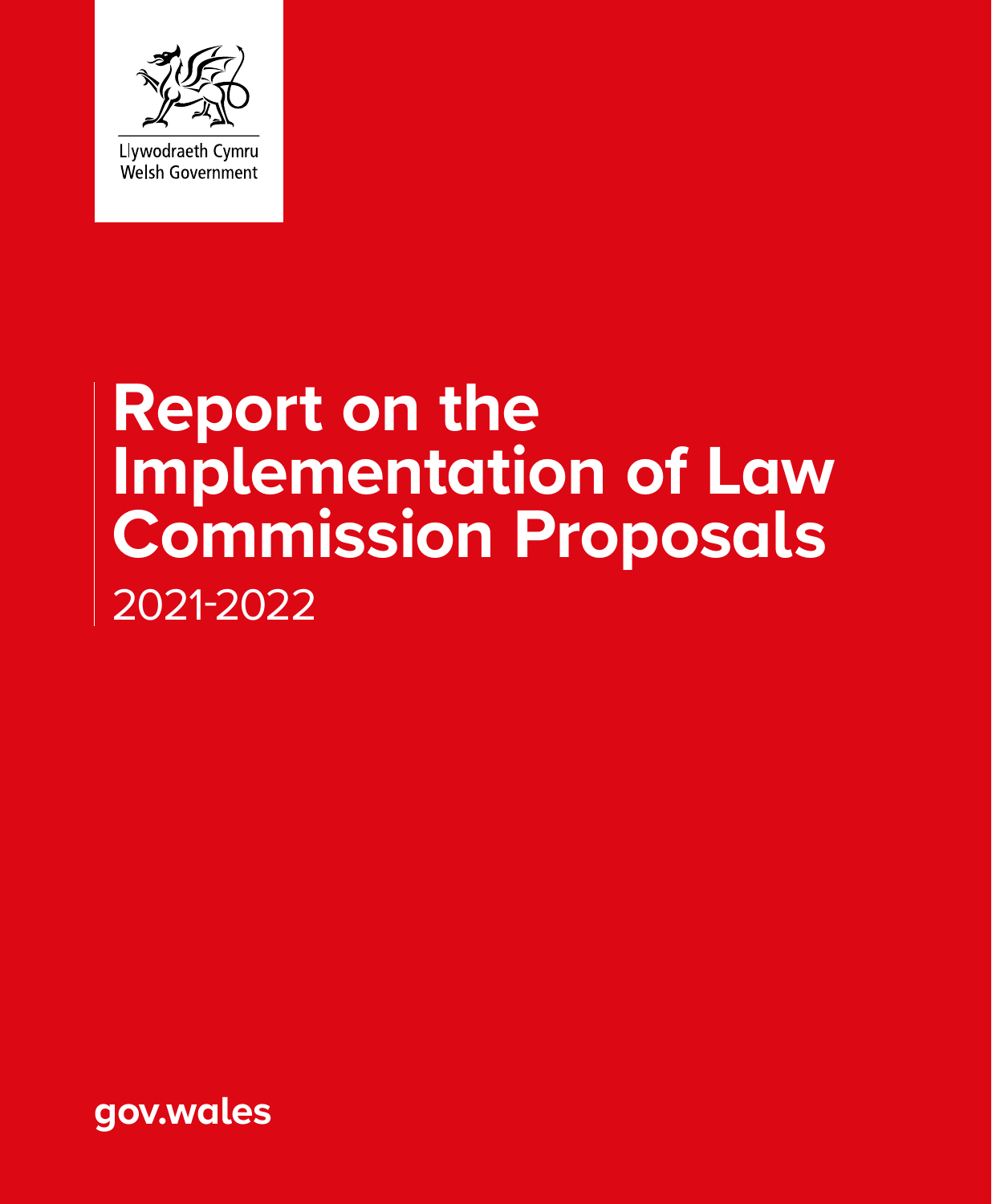### **Contents**

|   | Introduction                                      |
|---|---------------------------------------------------|
| 2 | Scope of the Report                               |
| 2 | Proposals that have been implemented              |
| 3 | Proposals that have not yet been implemented      |
| 3 | • Planning Law in Wales                           |
| 3 | Electoral Law                                     |
| 4 | • Taxi and Private Hire Services                  |
| 4 | Leasehold and Commonhold Reform                   |
| 5 | • Wildlife Law                                    |
| 5 | Devolved Welsh Tribunals                          |
| 5 | <b>Current and Future Law Commission Projects</b> |
| 5 | • Coal Tip Safety                                 |
| 6 | • Automated Vehicles                              |
| 6 | Decisions taken not to implement                  |

Mae'r ddogfen yma hefyd ar gael yn Gymraeg. This document is also available in Welsh.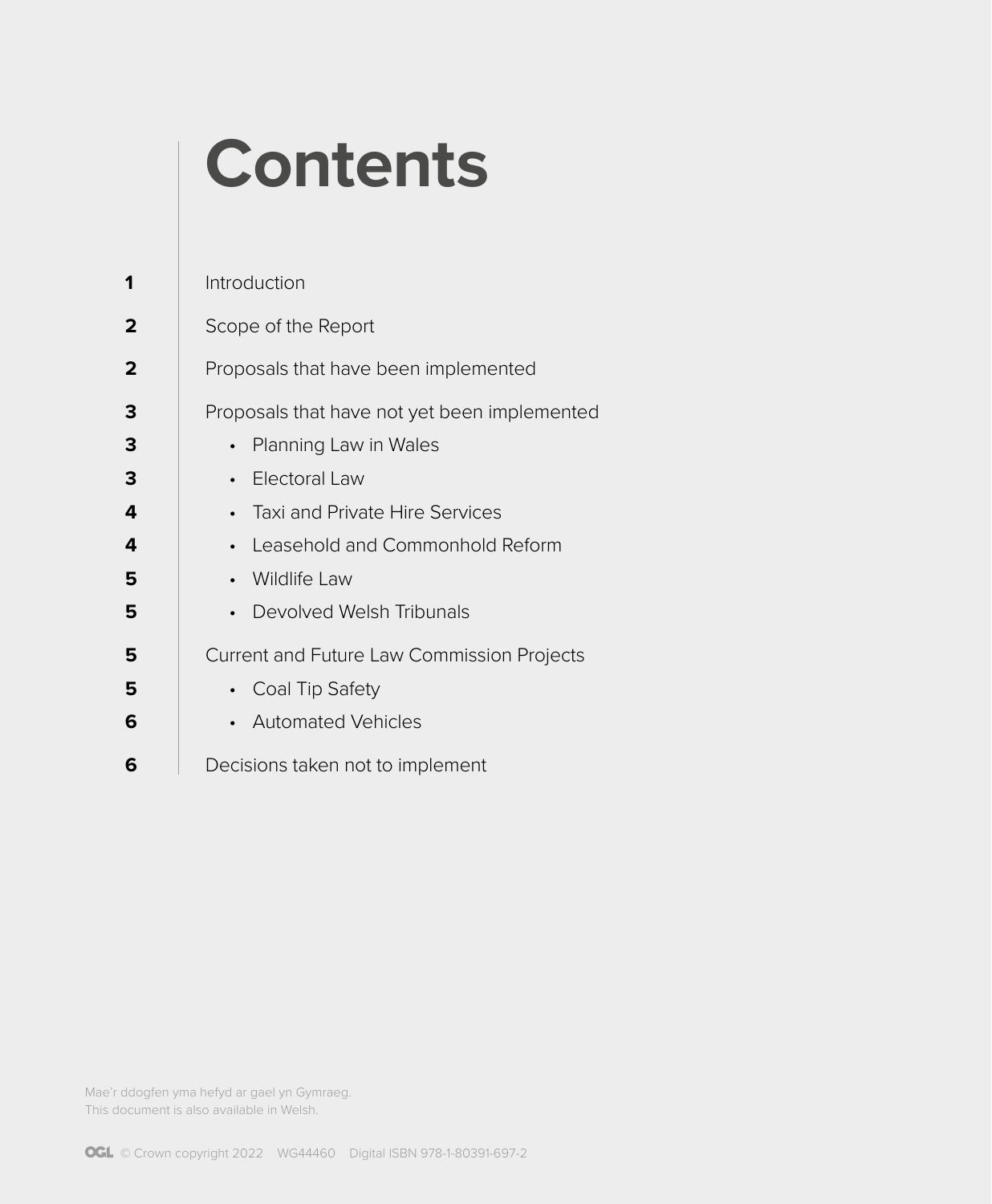

**Mark Drakeford MS** FIRST MINISTER OF WALES

### **Introduction**

**I am pleased to present this report on the Welsh Ministers' implementation of Law Commission proposals. This is the seventh annual report to be presented following the passing of the Wales Act 2014. It covers the period from 15 February 2021 to 14 February 2022.** 

The Law Commissions Act 1965, as amended by the Wales Act 2014, places the Welsh Ministers under a duty to report to Senedd Cymru each year on the extent to which they have implemented Law Commission proposals relating to Welsh devolved matters.

This report provides updates on the progress made over the last twelve months on a range of issues that have been the subject of Law Commission recommendations. We have formally committed to deliver a Planning Consolidation Bill during this Senedd term, working closely with the Law Commission on the production of the Bill. We have published a set of principles for electoral reform in Wales and have made further progress in taking forward Law Commission proposals in relation to taxi and private hire services, leasehold and commonhold reform, wildlife law and devolved Welsh tribunals.

This report also provides information about how we are engaging with the Law Commission on its current and future projects such as coal tip safety legislation and automated vehicles.

This update and the progress noted demonstrates the importance the Welsh Government places on Law Commission proposals.

Monk Obentutant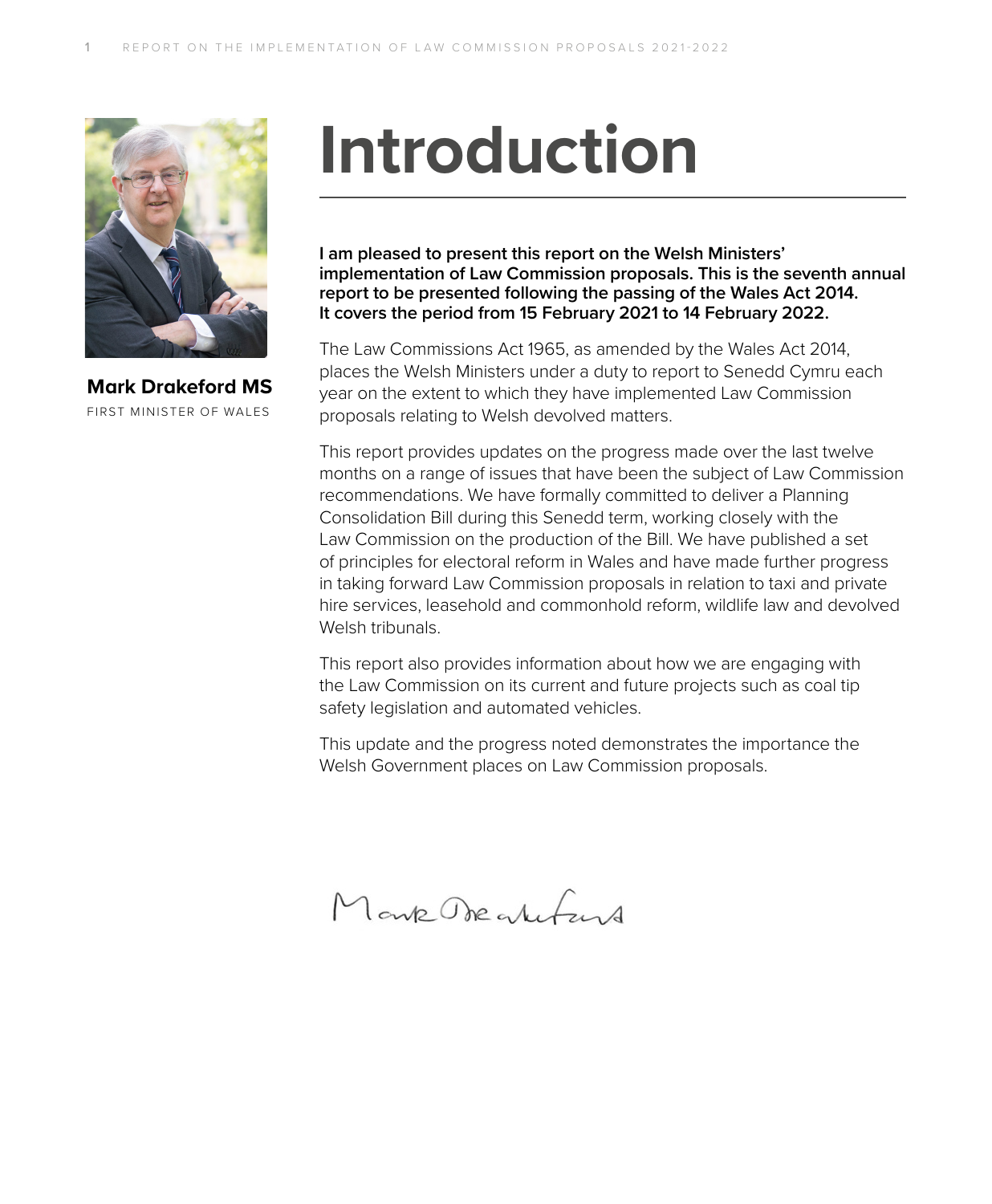# **Scope of the report**

- **1.** Section 3C of the Law Commissions Act 1965, as inserted by Section 25 of the Wales Act 2014, places a duty on the Welsh Ministers to report annually to Senedd Cymru on the extent to which Law Commission proposals have been implemented that year.
- **2.** This is the seventh annual report to be published by the Welsh Ministers under the Act. The report covers the period from 15 February 2021 to 14 February 2022.
- **3.** As stipulated by the Act, the report covers Law Commission proposals relating to Welsh devolved matters that have been implemented during the year, and proposals relating to Welsh devolved matters that have not been implemented, including plans for implementation and decisions taken not to implement proposals.
- **4.** The report covers the reports of the Law Commission of England and Wales as far as they relate to Welsh devolved matters.

### **Proposals that have been implemented**

**5.** The Welsh Government has not completed the implementation of any Law Commission proposals during this reporting period.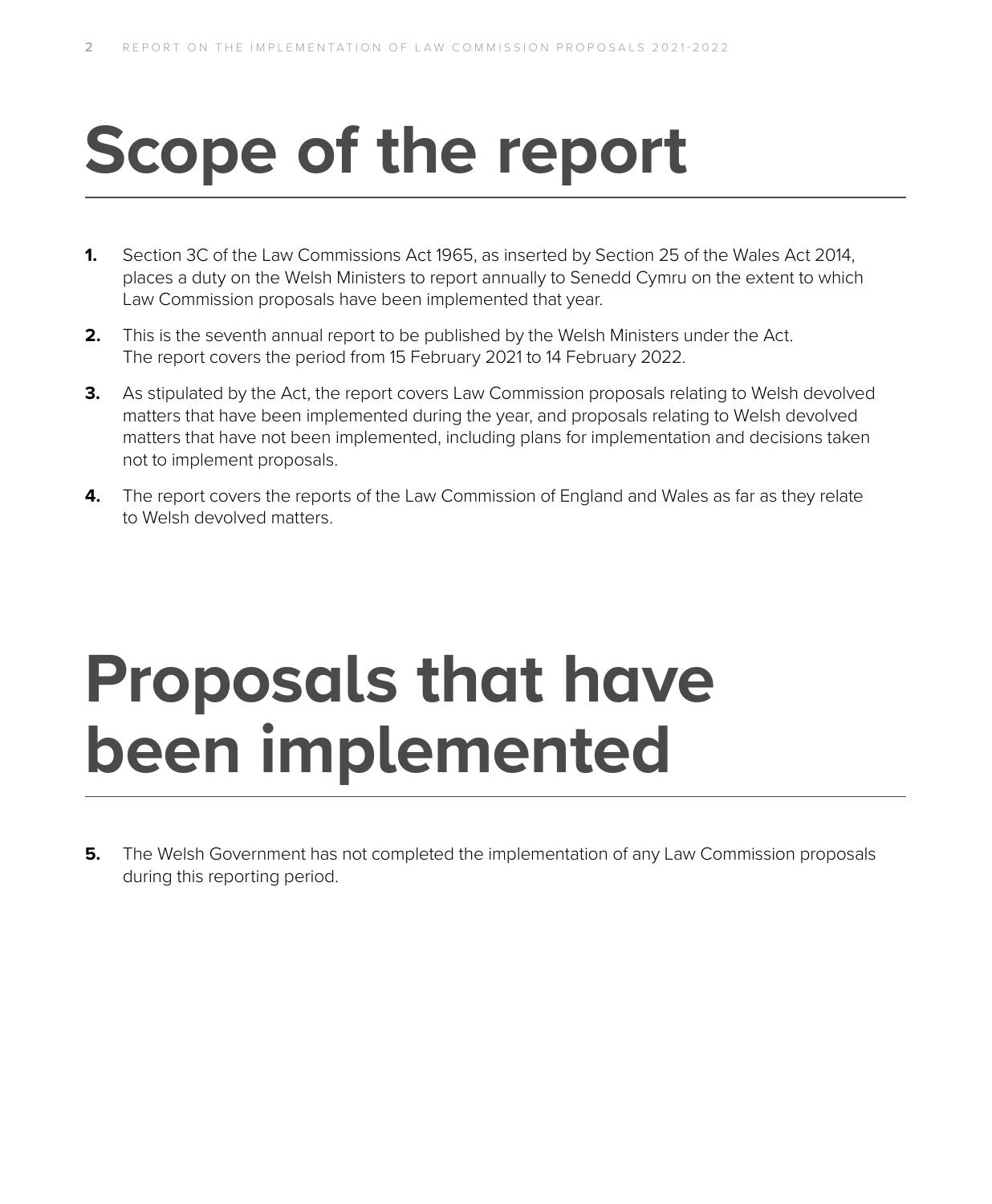## **Proposals that have not yet been implemented**

#### **Planning Law in Wales**

- **6. [The future of Welsh law: A programme for 2021-2026](https://gov.wales/the-future-of-welsh-law-accessibility-programme-2021-to-2026-html)** was announced and published by the Government in September 2021 confirming its formal commitment to the delivery of a Planning Consolidation Bill during this Senedd term. The Bill forms an important part of this programme and is an area of work the Government has wanted to bring forward in light of the Law Commission's detailed review of planning law in Wales and its long held view about the complexity of this area of law.
- **7.** The Welsh Government continues to work closely with the Law Commission on the production of the Bill, which is being informed by the **[Law Commission report on planning law in Wales](https://www.lawcom.gov.uk/project/planning-law-in-wales/)**, the **[interim response to the Law Commission report on planning law in Wales](https://gov.wales/interim-response-law-commission-report-planning-law-wales)** and the **[detailed response to the Law Commission report on planning law in Wales](https://gov.wales/detailed-response-law-commission-report-planning-law-wales)**.

#### **Electoral Law**

- **8.** The Law Commission's recommendation in the Electoral Law report published in March 2020 around the consolidation of electoral law continues to be considered as part of the Welsh Government's electoral reform agenda.
- **9.** In July 2021 the Welsh Government published a set of principles for electoral reform in Wales which reflect the values of social justice, inclusivity and democracy in Wales. These principles are: equity, accessibility; participation; improving citizen's experience; simplicity; and integrity, and they will continue to be used to benchmark our Welsh electoral reform agenda and approaches to supporting democratic engagement and participation.
- **10.** The electoral pilots that will be taking place as part of the 2022 local government elections will seek to increase voting opportunities and will help inform work to consider ways to consolidate and codify electoral legislation in Wales.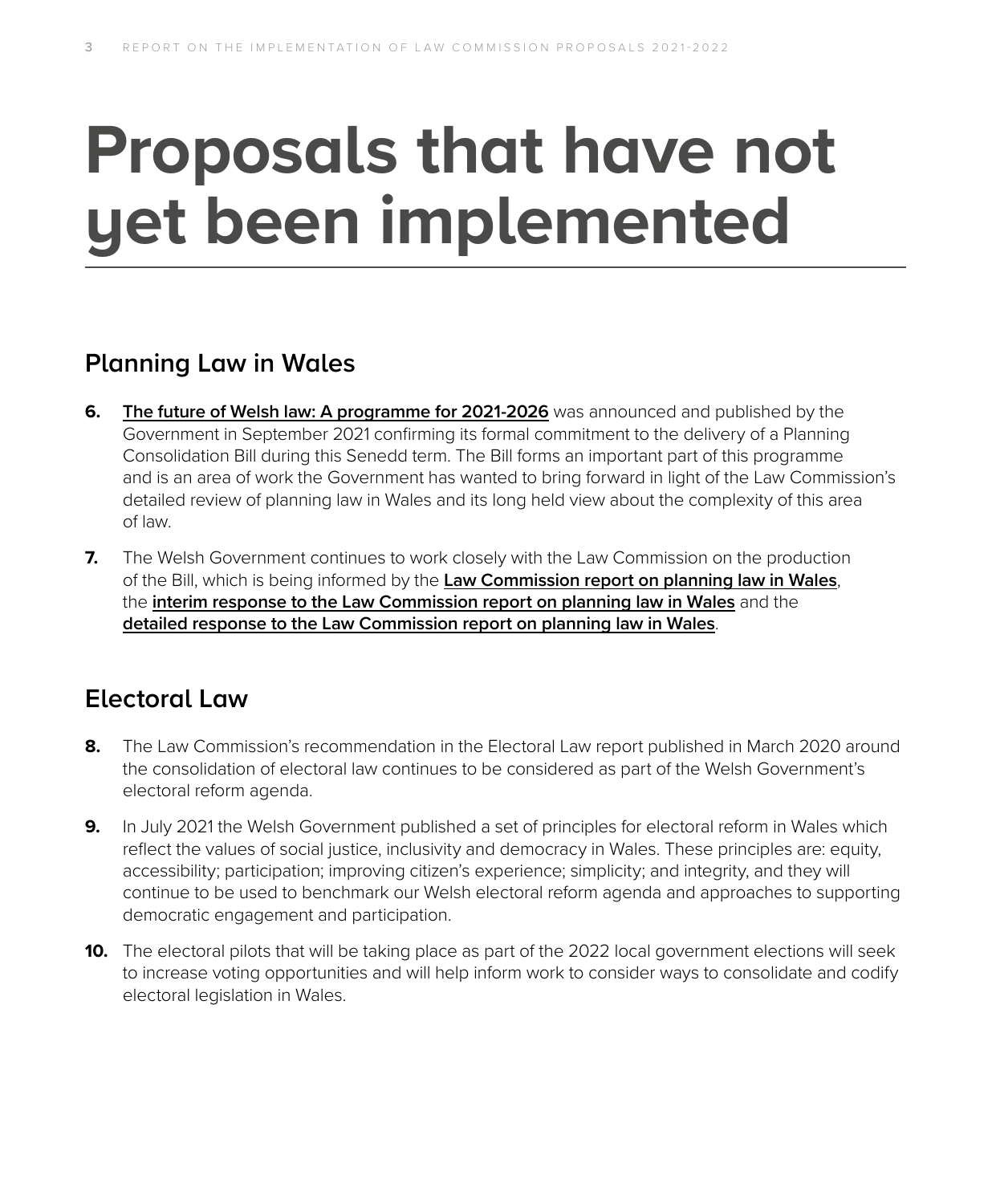- **11.** The Welsh Government intends to adopt a different approach in Wales to the approach the UK Government has taken in its Elections Bill and seek to deal with some provisions through Welsh legislation. This will contribute to the development of a modern electoral system in Wales fit for the twenty-first century.
- **12.** Work to review the National Assembly for Wales (Representation of the People) Order 2007, to replace it with a new consolidated Order will contribute toward the long term vision of the consolidation of electoral law.

#### **Taxi and Private Hire Services**

**13.** In last year's report on the implementation of Law Commission proposals, the Welsh Government noted that decisions on the development and introduction of a White Paper and Bill in the next Senedd would be a matter for the next Government. The First Minister subsequently set out the new **[Programme for Government](https://gov.wales/programme-for-government-update)** on 15 June 2021 which contains a commitment to 'Legislate to modernise the taxi and private hire vehicle sector and address the problems of crossbordering'.

#### **Leasehold and Commonhold Reform**

- **14.** Having welcomed the publication in 2020 of the Law Commission's reports on Enfranchisement, the Right to Manage and Commonhold, the then Minister for Housing and Local Government, issued a further **[Ministerial Written Statement](https://gov.wales/written-statement-next-steps-leasehold-reform)** on 17 March. In this statement the Minister confirmed her support for the Law Commission's recommendations and highlighted the merits of continuing with a joint England and Wales legislative approach to the reforms. The statement also coincided with the **[publication](https://gov.wales/research-sale-and-use-leaseholds-wales) of research commissioned by the Welsh Government** into the sale and use of leaseholds in Wales, which included the finding that the position and experience of leaseholders in Wales is not substantially different from that of leaseholders in England.
- **15.** In 2021, the newly elected Welsh Government published its Programme for Government, which included a commitment to 'Legislate to enact the recommendations of the Law Commission in relation to leasehold reform'.
- **16.** The **Minister for Climate Change [wrote](https://business.senedd.wales/documents/s118577/Letter%20from%20the%20Minister%20for%20Climate%20Change%20to%20the%20Chair%20of%20the%20Local%20Government%20and%20Housing%20Committ.pdf)** to the Senedd's Local Government and Housing Committee on 1 October 2021 confirming her view that it was more expedient to continue to work with the UK Government to legislate on an England and Wales basis in respect of the Law Commission's recommendations. The Welsh Government is continuing to work with the Law Commission and UK Government to achieve that goal within the lifetime of the current Parliament. This includes the issuing of a joint consultation in January 2022 regarding voting thresholds for enfranchisement and the right to manage, and certain other detailed matters relating to the Law Commission's recommendations.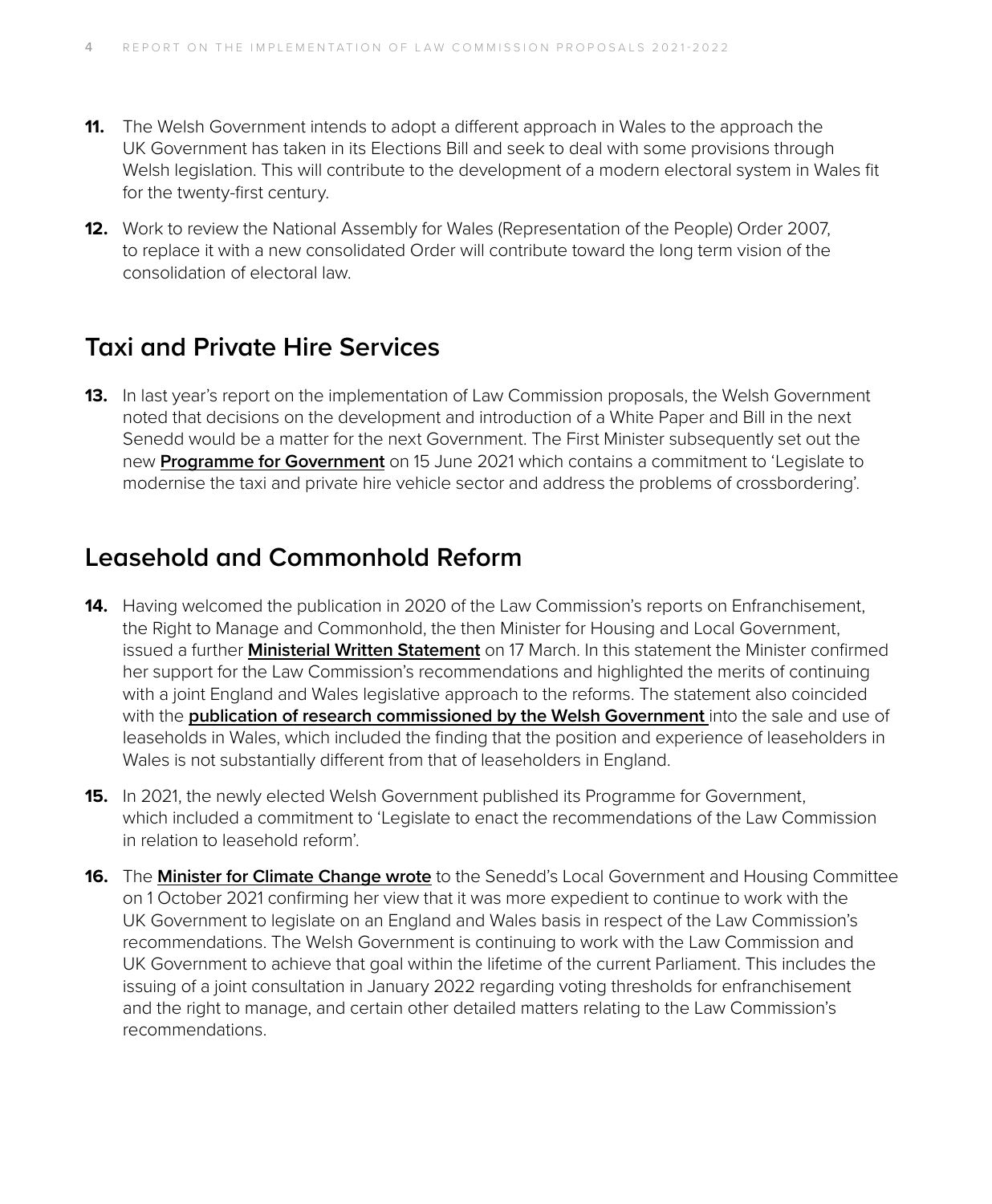#### **Wildlife Law**

**17.** The Programme for Government published on 15 June included a commitment to ban the use of snares in Wales. The consultation on the proposal to ban the use of snares was included in the Welsh Government's **[Agriculture \(Wales\) White Paper](https://gov.wales/sites/default/files/consultations/2020-12/agriculture-wales-bill-white-paper.pdf)**.

#### **Devolved Welsh Tribunals**

**18.** As part of the Law Commission's 13th Programme of Law Reform, the Commission and the Welsh Government agreed to embark on a Wales only project on the law relating to devolved Welsh tribunals. The project is now completed and the Law Commission published its report in early December 2021. The Welsh Government has welcomed the report and has made clear that it broadly supports the reform proposals recommended. Work to pursue the recommendations will now begin.

### **Current and Future Law Commission Projects**

#### **Coal Tip Safety**

- **19.** To support the work of the Coal Tip Safety Task Force, in October 2020, the Welsh Ministers invited the Law Commission to evaluate existing coal tip safety legislation and to provide its views on a new integrated and future-proofed regulatory system.
- **20.** The Law Commission immediately commenced its review and consulted on its findings and proposals between June and September 2021. The review found the current legislation relating to coal tip safety, the Mines and Quarries (Tips) Act 1969, does not effectively address the management of disused coal tips.
- **21.** The Law Commission is expected to publish its report in spring 2022 and will provide vital evidence for the development of a new management regime of disused coal tips in Wales. The Welsh Government is committed to introducing primary legislation during this Senedd to provide a modern regime, which can help respond to future climate change impacts.